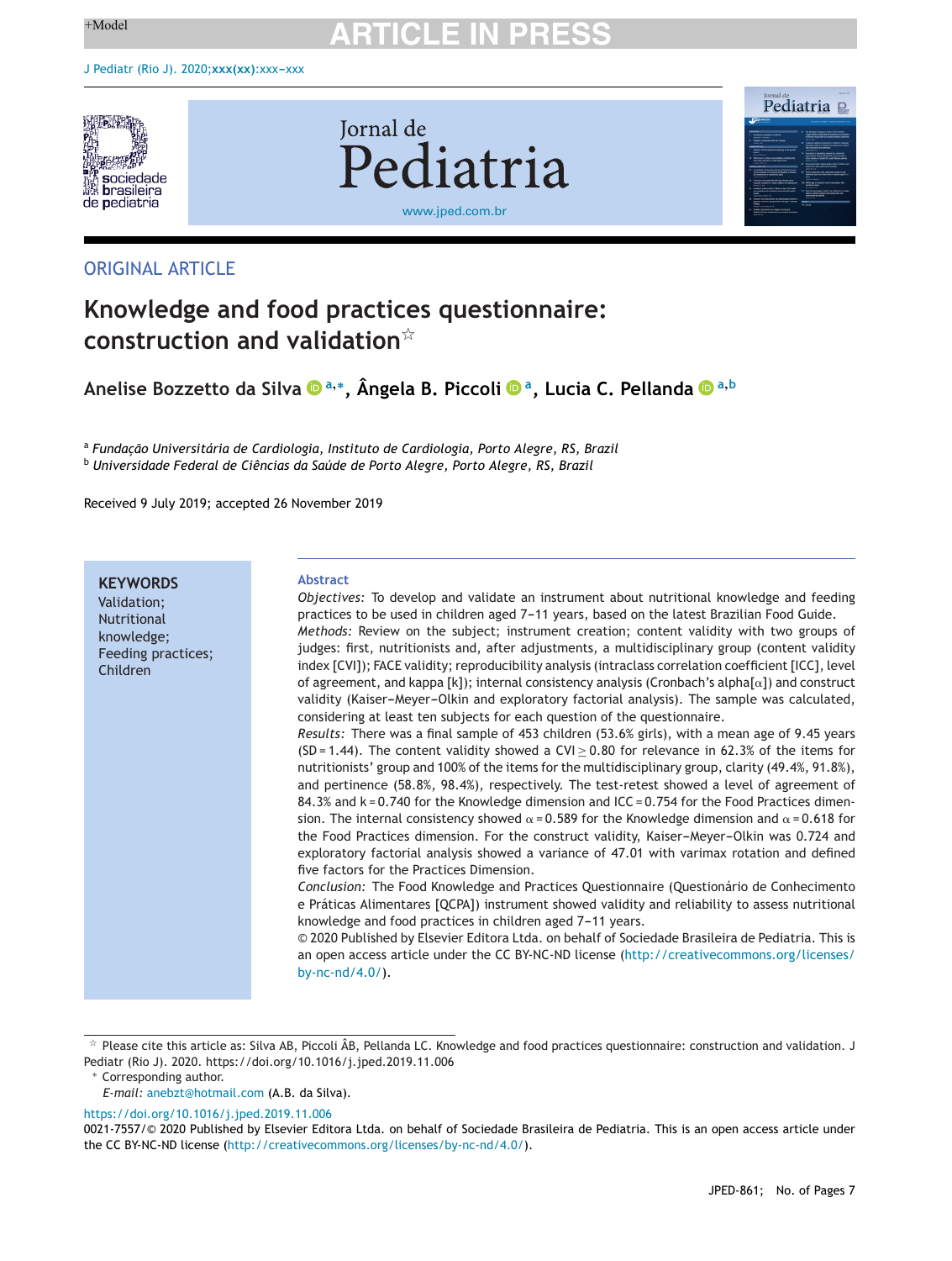## **Introduction**

Obesity is among the most important public health problems worldwide, with a 47.1% increase in the last 20 years in children.<sup>[1](#page-6-0)</sup> In Brazil, 15% of the pediatric population of Brazilian capitals has excess weight.<sup>[2](#page-6-0)</sup> Knowledge of the dietary habits in early childhood is essential for implementing dietary education programs, providing better health conditions, developing knowledge for healthy choices, and reducing negative health outcomes in the future. $3$ 

Studies have shown that knowledge in nutrition can influence food practices<sup>[4,5](#page-6-0)</sup> and, consequently, alter the nutritional status of children and adults.<sup>[6](#page-6-0)</sup> Others, however, have shown that the association between knowledge and eating behavior is weak<sup>[7,8](#page-6-0)</sup> and that isolated knowledge is not enough for children and adolescents to adopt healthy eating behaviors.

The findings show the importance of improving the instruments used to investigate children's eating habits. One of the main research difficulties in this area is the absence of validated instruments to measure knowledge and food practices that are adequate to the current guidelines for healthy eating in Brazil.<sup>9</sup> [T](#page-6-0)hus, the construction of validated instruments is fundamental for the consistency of the assessment of these variables.

No self-applicable instruments were found to assess knowledge and food practices in children, based on the current Food Guide for the Brazilian Population. Researchers develop their own study questionnaires<sup>[10,11](#page-6-0)</sup> when no there is adequate pre-existing instrument or when it cannot be found. $10$ 

The present study aims to construct and validate a questionnaire instrument to assess the knowledge of healthy eating habits and food practices in children aged 7-11 years, based on the principles of the current Food Guide for the Brazilian Population.<sup>[12](#page-6-0)</sup>

### **Method**

This study was approved by the Research Ethics Committee of Fundacão Universitária de Cardiologia de Porto Alegre, Brazil. Public schools were selected for convenience. The inclusion criteria were literate children aged 7-11 years. The exclusion criteria were children with cognitive or neurological deficits (reported by the parents or the school). All children who participated in the study had parental or guardian approval through an informed consent.

The validation process of this instrument followed the recommended steps:

**1. Literature review:** A non-systematic search was carried out in the PubMed, SciELO, and Google Scholar databases, for national and international studies using the terms 'food and nutrition knowledge,' 'food education,' 'child eating behavior,' 'food habits and practices,' 'association between knowledge and eating behavior,' 'validation,' 'instrument validation,' and 'Food Guides for the Brazilian Population'. The search was performed with these terms alone and in combination.

**2. Development of the instrument:** Initially, the dimensions of the instrument (Knowledge and Food Practices) and the questions of each dimension were defined, as well as the layout of the instrument in the form of a questionnaire and the scope of the responses. The questions were based on the Ten Steps to Adequate and Healthy Eating of the Food Guide for the Brazilian Population,  $12$  with the essential foods in the diet of children and the most consumed foods by the Brazilian population, according to results of the last Household Budget Survey (Pesquisa de Orcamentos Familiares [POF]).<sup>[13](#page-6-0)</sup> With these data, version I of the instrument was created.

**3. Content validity**: Two content analyses (I and II) were performed by two expert groups, called judges, presented sequentially to verify whether the proposed items and dimensions were pertinent and appropriate for their purpose. The initial version was evaluated by a first group of six nutrition experts (content validation I) and, after the analyses and suggested changes, version II was reviewed by a second multiprofessional group of five judges (nutritionists, an educator, and psychologists).

A link was made available for content analyses, [\(http://](http://189.28.128.100/dab/docs/portaldab/publicacoes/guia_alimentar_populacao_brasileira.pdf) [189.28.128.100/dab/docs/portaldab/publicacoes/guia](http://189.28.128.100/dab/docs/portaldab/publicacoes/guia_alimentar_populacao_brasileira.pdf) alimentar populacao [brasileira.pdf\)](http://189.28.128.100/dab/docs/portaldab/publicacoes/guia_alimentar_populacao_brasileira.pdf) to provide access to the ''Ten Steps to Adequate and Healthy Eating'' and a ''Judge Proof'' document was sent with clarifications on the study and analysis completion instructions. For the analysis of the questions, the following variables were considered: clarity, pertinence, and relevance, with four-point Likert scale responses ranging from ''irrelevant'' to ''extremely relevant,'' the dimensionality, and overall assessment of the instrument.

**4. FACE validity**: The judges' and the children's suggestions (pilot test) for the content were considered, regarding whether the language and layout of the instrument were appropriate and accessible to the age group.

**5. Pilot**: The instrument was applied to 40 children (aged 7-9 years old) to identify difficulties in completing the instrument; to assess the children's behavior (tiredness, irritable mood, restlessness, etc.); to measure the application time; to identify the variations of comprehension in relation to the different ages; and to monitor elicited feelings, etc. The observations were recorded and then considered regarding their frequency, relevance, and type of difficulty, empirically. With these data, version IV was created, consisting of 39 questions, 20 for the Knowledge dimension and 19 for the Food Practices dimension.

**6. Analysis of reliability/reproducibility:** After further adjustments, the instrument went through the test-retest phase; it was applied twice to the same sample of 39 children, with a seven-day interval between the applications.

**7. Analysis of reliability/internal consistency and construct validity**: The final version of the instrument was applied to 453 children to verify its internal consistency and construct validity. The sample was calculated using the criterion ''item/subject ratio'': ten subjects for each instru-ment item.<sup>[14](#page-6-0)</sup>

#### **Statistical analysis**

The analyses were performed using the SPSS (IBM SPSS Statistics for Windows, Version 22.0. NY, USA) and the significance level was set at 5%. For the content analysis, the content validation index (CVI) was used: the number of answers "3" and "4" divided by the number of judges,  $15$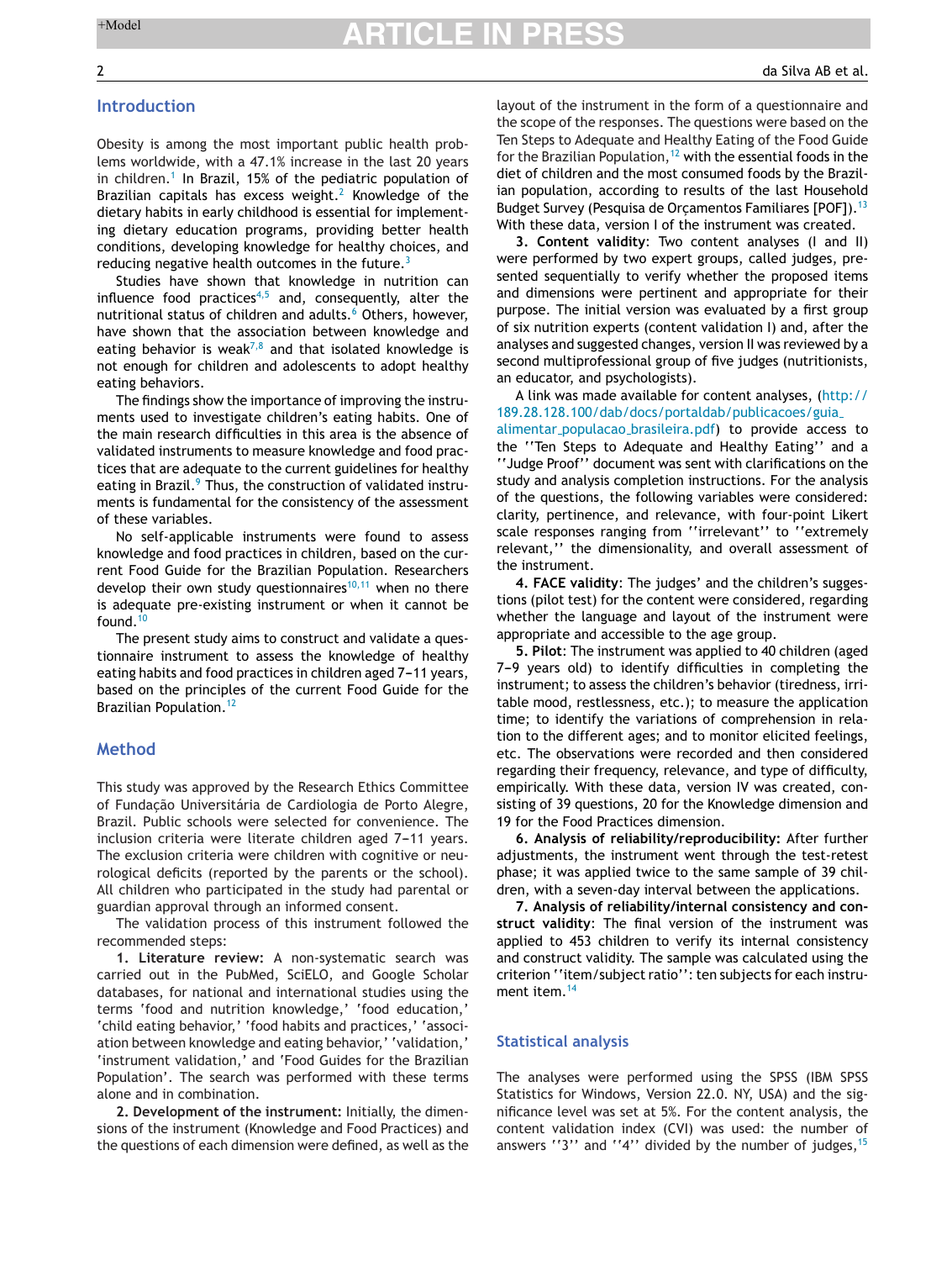#### Knowledge and food practices questionnaire: validation 3

with an approval rate of over  $80\%$ .<sup>[16](#page-6-0)</sup> For the reproducibility of the Food Practices dimension, the intraclass correlation coefficient (ICC) was used, with a value  $>0.7<sup>17</sup>$  $>0.7<sup>17</sup>$  $>0.7<sup>17</sup>$  being considered valid, whereas for the Knowledge dimension, the level of agreement was calculated using the following formula: number of participants who showed agreement, divided by the number of participants multiplied by100, with a value  $>0.80$  being considered adequate<sup>[15](#page-6-0)</sup> and the kappa coefficient (k) showing an agreement  $>0.61$ .<sup>[18,19](#page-6-0)</sup> For the analysis of the internal consistency of the dimensions, Cronbach's alpha  $(\alpha)$  was used, with values  $\geq$ 0.60.<sup>[14](#page-6-0)</sup> For the construct validity, the exploratory factor analysis (EFA) in the Food Practices dimension was performed using varimax rotation, and the criterion of significance for the factor loadings in the items was established as values  $\geq$ 0.30<sup>[14](#page-6-0)</sup> and to measure the adequacy of the sample, the Kaiser-Meyer-Olkin (KMO) criterion was used, considering consistent values  $>0.70$ .<sup>[14](#page-6-0)</sup> The Knowledge dimension was not submitted to the factor analysis because the response metrics showed categorical and nominal variables.<sup>[14](#page-6-0)</sup>

## **Results**

The study involved ten schools and three distinct samples of children [\(Table](#page-3-0) 1). [Fig.](#page-4-0) 1 represents the flowchart of the validation process phases with the main results, described below:

#### **Literature review and instrument development**

The initial version had 85 questions (38 for the Knowledge dimension and 47 for the Food Practices dimension). For each Knowledge question (K) there was at least one corresponding Practice question (P), such as: ''Is it healthy to eat fruits?'' and ''Do you eat fruits? (Banana, Apple, Orange, Papaya, or others).''

Regarding the answers, there were three alternatives in the Knowledge dimension: ''Yes,'' ''No,'' and ''I don't know.'' In the Food Practices dimension, the responses were presented on a Likert scale with four options: ''Every day,'' ''Almost every day,'' ''Every now and then,'' and ''Never.''

## **Content and FACE validation**

**Version I:** 100% of the judges, who were nutrition experts, agreed on the appropriateness of the questions in these dimensions. Items with CVI $\leq$  0.80 were reviewed or eliminated. The words ''It's healthy'' and ''It's good for your health" were replaced by "Helps with growthör "It's good for the body,'' as the former could induce the response. Regarding the scope of answers from the Knowledge and Food Practices dimensions, 83.3% and 50% of the judges, respectively, considered that the alternatives were adequate. In the Food Practices dimension, each point on the scale was standardized with specific frequencies (number of days) so that the children could measure their food practices, since ''Almost every day'' might not represent the same frequency among the children and might not be differentiated from another point on the scale, such as ''Every now and then.''

Version I was considered extensive. Thus, the questions were reformulated according to the criteria of food groups, such as the ultraprocessed food or sweets, with the understanding that it would not matter which food the children consumed, but whether they were eating some type of that food. After the considerations, the second version of the instrument consisted of 61 questions, 24 in the Knowledge and 37 in Food Practices dimensions.

**Version II:** A second group of judges with professionals from different areas performed a new analysis. In this new assessment, the order of application of the dimensions was changed, with the Food Practices dimension being presented before the Knowledge dimension, to avoid influencing the children's responses to indicate they ate something healthy after identifying it in the Knowledge questions. The third version of the instrument had 49 questions, 25 in the Food Practice dimension and 24 in the Knowledge dimension ([Table](#page-3-0) 2).

### **Pilot**

The time to fill out the instrument ranged from 15−30 min, considered acceptable. The children showed no tiredness or irritability when answering it. Regarding the scope of the answers, there were doubts regarding the meaning of ''Eventually.'' Thus, it was decided to exclude two options: ''Eventually'' and ''Never'' and replace them with ''Almost Never.'' The layout was modified: capitalization and font size enlargement were used to make it easier for newly literate children to read them; gray-shaded questions were used to make it easier for the child to answer in the right line. Version IV had 49 questions, 25 in the Food Practice dimension and 24 in the Knowledge dimension.

### **Analysis of reliability: reproducibility**

Two test-retests were performed. In the first, with 58 children and retest interval between 10 and 18 days, the ICC results were below the expectations. It was understood that the time for instrument reapplication was not adequate and, to confirm this hypothesis (time/memory bias), a second test-retest was performed, with 39 children after a sevenday interval between one application and the other. The ICC for the Food Practice dimension was adequate (0.754 and  $p = 0.000$ , ranging from  $0.252$  to  $0.891$ ) after excluding item number 20, with ICC = 0.252 (''Do you buy or ask your parents to buy snacks or other foods that have stickers, toys, or a gift in the package?''). For the Knowledge dimension, the level of agreement was 84.3% and the kappa coefficient was  $k = 0.740$ . Questions 12 and 13 respectively: ''Do you eat fruits (Banana or Apple or Orange or Melon or other fruits)?'' and ''Do you eat salads (lettuce or tomato or beets or carrots or other salads?'' showed ICCs of 0.383 and 0.248, respectively.

### **Internal consistency and construct validation**

Internal consistency and construct validity were performed in 453 children. The Cronbach's alpha of the Food Practices dimension was  $\alpha$  = 0.618, whereas for the Knowledge dimen-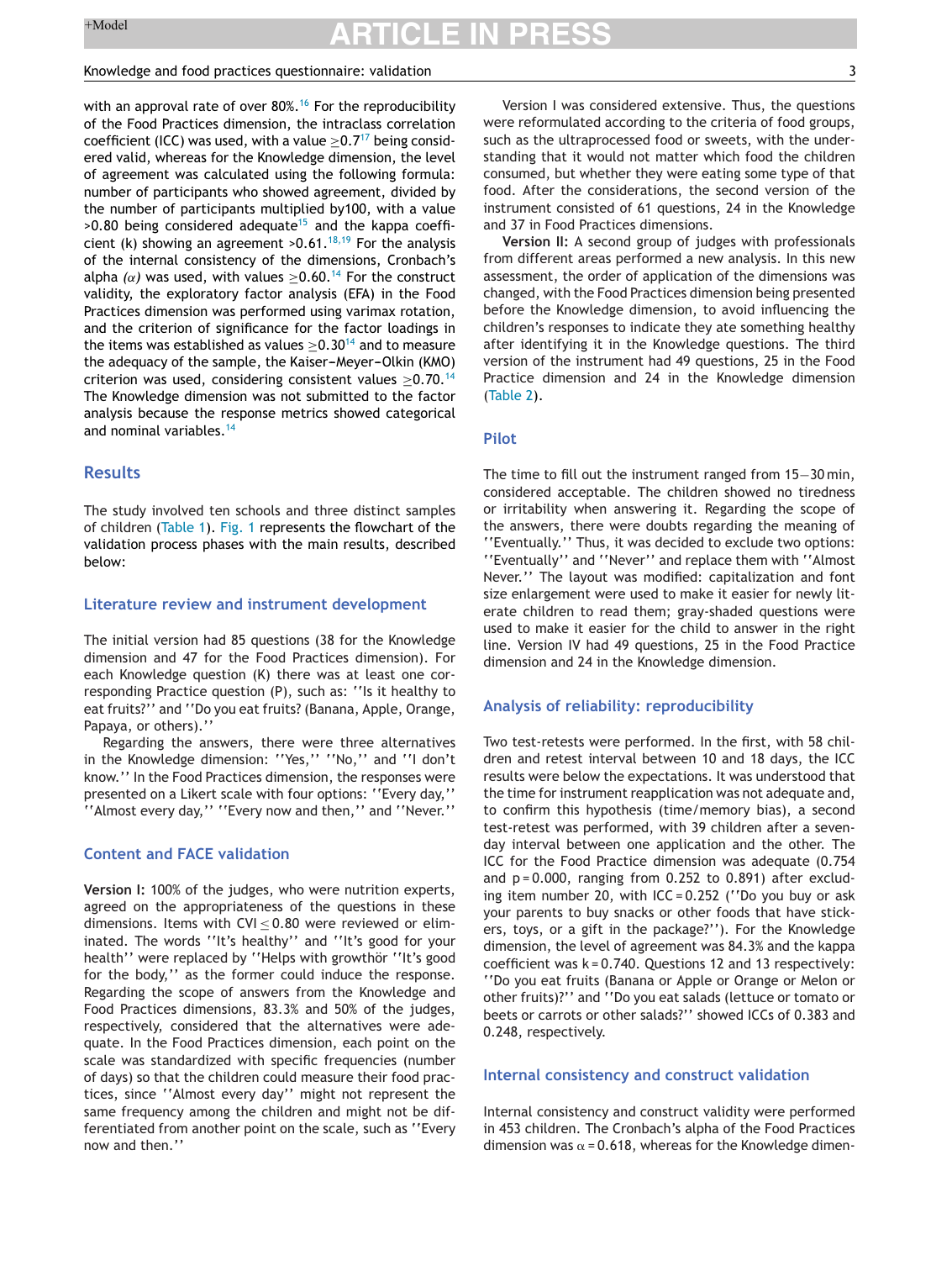da Silva AB et al.

### <span id="page-3-0"></span>**Table 1** Sample characteristics.

| <b>Samples</b><br>Variables                                     | Pilot                                                                                             | Ш<br>Reproducibility<br>analysis 7-day<br>interval                                                             | III<br>Analysis of internal<br>consistency and<br>construct validity                                          |  |  |
|-----------------------------------------------------------------|---------------------------------------------------------------------------------------------------|----------------------------------------------------------------------------------------------------------------|---------------------------------------------------------------------------------------------------------------|--|--|
| Gender<br>Male<br>Female<br>Mean age (SD)<br>8<br>9<br>10<br>11 | $n$ (%)40 (100%)<br>21(52.5)<br>19(47.5)<br>9.45 $(\pm 1.44)$<br>14(35.0)<br>12(30.0)<br>14(35.0) | $n$ (%) 39 (100%)<br>24(61.5)<br>15(38.5)<br>$\overline{\phantom{a}}$<br>-<br>13(33.3)<br>13(33.3)<br>13(33.3) | $n$ (%)<br>453 (100%)<br>210(46.4)<br>243(53.6)<br>53(11.7)<br>80(17.7)<br>81(17.9)<br>112(24.7)<br>127(28.0) |  |  |
|                                                                 |                                                                                                   |                                                                                                                |                                                                                                               |  |  |

**Table 2** Content validation results from the two groups of judges.

|                                                 | Analysis criteria                |                             |                                   |                                   |                                 |                               |  |
|-------------------------------------------------|----------------------------------|-----------------------------|-----------------------------------|-----------------------------------|---------------------------------|-------------------------------|--|
|                                                 | Relevance                        |                             | Clarity                           |                                   | Pertinence                      |                               |  |
| Questions                                       | In $(\%)$                        | II n $(%)$                  | n(%)                              | II n $(%)$                        | In $(\%)$                       | II n $(\%)$                   |  |
| With $CVI > 0.80$<br>With $CVI < 0.80$<br>Total | 53(62.3)<br>32(37.7)<br>85 (100) | 61(100)<br>0(0)<br>61 (100) | 42 (49.4)<br>43(50.6)<br>85 (100) | 56 $(91.8)$<br>5(8.2)<br>61 (100) | 50(58.8)<br>35(41.2)<br>85(100) | 60(98.4)<br>1(1.6)<br>61(100) |  |

CVI, content validation index; I, nutritionist judge group; II, multidisciplinary judge group.

sion, it was  $\alpha$  = 0.589, after excluding one item from each dimension.

For the construct analysis of the Food Practices dimension, the EFA showed five factors [\(Table](#page-5-0) 3). The five factors explained 47.01% of the total variation, ranging from 7.81 to 10.85%. The KMO test showed a value of 0.724. In the end, the instrument had 36 questions, 18 in each dimension (Supplementary Material).

Each factor was defined operationally: a) ''Involvement with food'' (questions 2, 10, 15, 19): assesses how the child engages in, exercises, or shares eating-related activities; b) ''Healthy eating and drinking'' (questions 4, 8, 12, 13, 16): assesses how much healthy food the child consumes; c) ''Unhealthy eating and drinking'' (questions 3, 5, 17): assesses how much unhealthy food the child consumes; d) ''Consumption of basic foods'' (questions 1, 7, 11): assesses how much of the foods considered basic and essential for growth the child consumes and e) ''Attitudes at mealtimes'' (questions 6, 9, 14): assesses the child's attitudes when eating during a meal.

## **Discussion**

The population has reduced their consumption of healthy foods and increased their consumption of processed products rich in saturated fat, sodium, and refined carbohydrates, $20$  which is considered by the WHO as one of the main factors for obesity, diabetes, and other chronic diseases.<sup>[21](#page-6-0)</sup>

In Brazil, between 2002 and 2008, the number of meals consumed away from home (30%), the purchase of readyto-eat foods (37%), and the consumption of soft drinks (20%) and beer (88%) increased; whereas the acquisition of legumes (19.4%) and cereals (20.5%) decreased.<sup>[13](#page-6-0)</sup> These results showed the need to update the national food guidelines, and the Food Guide for the Brazilian Population was implemented in 2006 and later revised in 2014.

However, it is necessary to evaluate the population regarding their knowledge and food practices and, considering that there are no instruments to evaluate these variables in children, based on the Brazilian Food Guide, this study is important. With a similar proposal, Lera et al. validated an instrument to assess the knowledge, consumption, eating habits, and food practices, using questions about culinary skills and school spending, among 8- to 11-year-old students from public schools in Chile, based on the new Chilean Food Guides.<sup>[22](#page-6-0)</sup>

Regarding the validation process of this instrument (QCPA), the two content analyses were crucial for the instrument to have a good acceptance by different health professionals. The CVI of the evaluated criteria (relevance, clarity, and pertinence) increased after the first analysis by nutritionist judges, indicating that an analysis by multidisciplinary judges offered better quality for the instrument, especially in the technical sense of the object to be evaluated. Lorenzato et al. validated the QCPA for the evaluation of parents' beliefs, attitudes, and practices regarding their children's diet and obesity with similar CVI rates. $^{23}$  $^{23}$  $^{23}$  The creation of the ''Judge Proof'' document was fundamental to minimize subjectivity biases. As for the analysis of FACE, it offered the qualitative content of the instrument for the age group.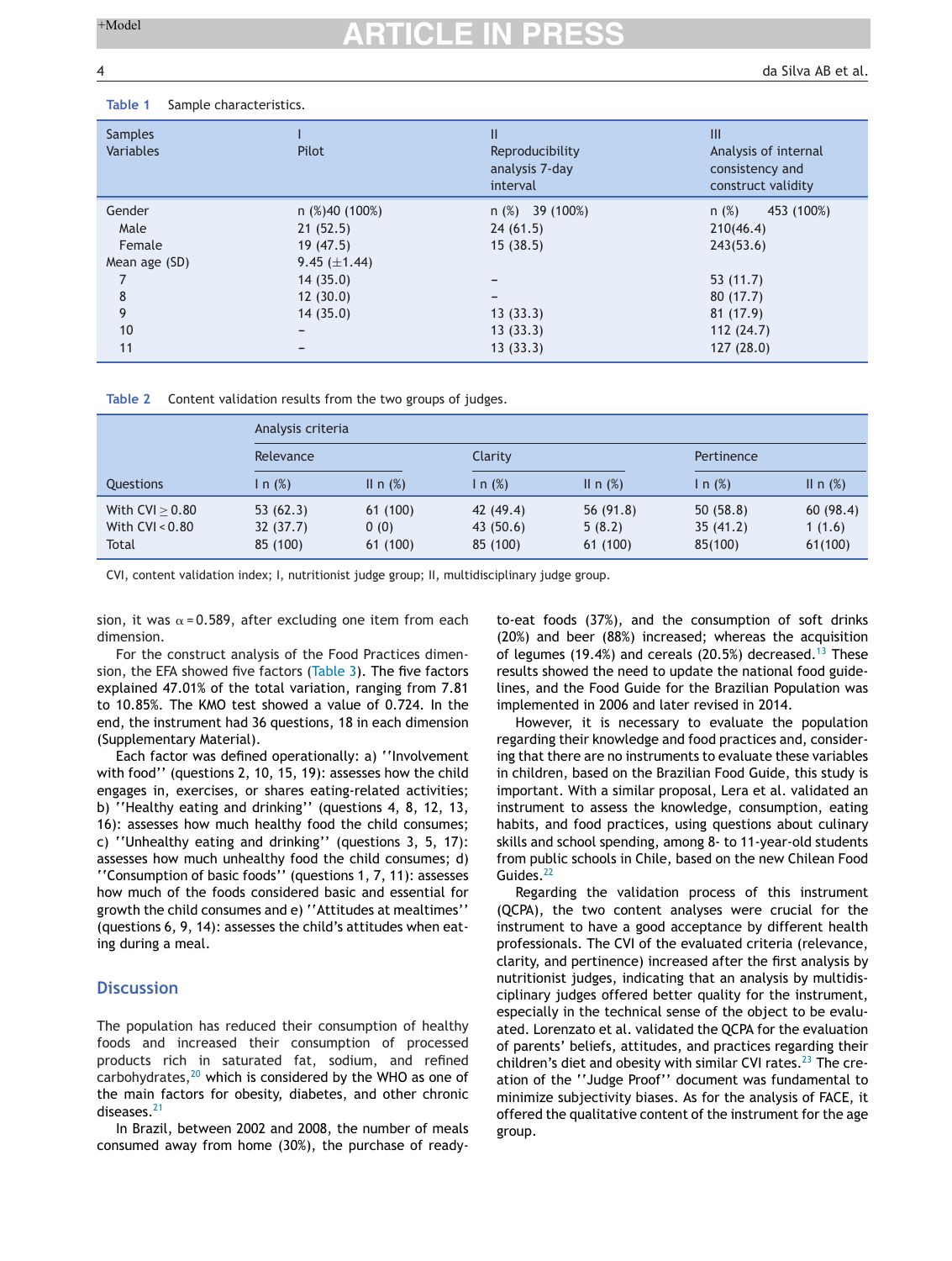### <span id="page-4-0"></span>Knowledge and food practices questionnaire: validation 5

## Etapa I. REVISÃO DA LITERATURA

Etapa II. CONSTRUÇÃO E DESENVOLVIMENTO DO INSTRUMENTO Versão I do instrumento: Total de itens: 85 - Conhecimento: 38 e Práticas alimentares: 47

#### Etapa III. VALIDAÇÃO DE CONTEÚDO E VALIDADE APARENTE (FACE) Juízes especialistas: 6 nutricionistas

Versão II do instrumento: Total de itens: 61 - Conhecimento: 24 e Práticas alimentares: 37

Principais resultados e alterações:

- Substituição de alguns termos

- Alteração do escopo de práticas e especificação da frequência semanal da escala

- Questionário foi considerado extenso, redução do número de questões segundo resultados do IVC e junções de perguntas em grupos de alimentos.

Etapa IV. ANÁLISE DE CONTEÚDO E VALIDADE APARENTE (FACE)

Juízes especialistas: 2 nutricionistas, 1 pedagogo e 2 psicólogos

Versão III do instrumento: Total de itens: 49 - Conhecimento: 24 e Práticas alimentares: 25

Principais resultados e alterações após etapa IV: - Invertida a ordem de aplicação das dimensões; reduzido o número de questões segundo resultados do IVC e junções de perguntas em grupos de alimentos.

Etapa V. TESTE PILOTO - N = 40 crianças

Versão IV do instrumento: Total de itens: 39 - Conhecimento: 20 e Práticas alimentares: 19

Principais resultados e alterações após etapa V:

- Alteração no cabeçalho e design do formulário: letras MAIÚSCULAS e sombreado em perguntas alternadas.

- Exclusão de algumas perguntas, devido: dúvidas em relação ao significado de algumas palavras (nuggets, carne de gado e abóbora) e reformulação de outras perguntas "Você vai à feira?" foi reformulada para "Você ajuda seus pais a fazer compras em mercados ou feiras de frutas e verduras?" e a pergunta "Você come com pressa?" para "Você come rápido?".

- Exclusão das opções "Eventualmente" e "Nunca" por uma opção - "Quase nunca" (1 à 3 vezes por mês).

Etapa VI. ANÁLISE DE FIDEDIGNIDADE: REPRODUTIBILIDADE

Análise de reprodutibilidade:

Teste - reteste : 39 crianças (7 dias de intervalo)

Práticas: ICC = 0,754 (0,252 à 0,891), após exclusão da pergunta de número 20 (ICC=0,252 - Você compra ou pede para seus pais comprarem salgadinhos ou outros alimentos que têm figurinhas, brinquedos ou algum brinde junto?) Perguntas 12 e 13: ICC < 0,4, porém foram mantidas, devido sua relevância em se tratando de frutas e saladas. Conhecimento: Nível de Concordância = 84,3% e o teste Kappa 0,740.

Etapa VII. CONSISTÊNCIA INTERNA E VALIDAÇÃO DE CONSTRUCTO- N= 453 crianças Consistência interna: Alfa de Cronbach: Dimensão Práticas: α=0,618, após exclusão da pergunta 18 (Você come queijo amarelo?) Dimensão Conhecimento: α=0,589, após exclusão da questão 34 (Comer frango é mais saudável do que carne?) KMO= 0,724 e variação total: 47,01% (de 7,81 à 10,85%). AFE: 5 fatores na dimensão Práticas Alimentares.

## VERSÃO FINAL DO INSTRUMENTO

 Total de itens: 36- Conhecimento: 18 e Práticas alimentares: 18 Práticas alimentares: 18 itens, distribuídos em 5 fatores: "Envolvimento com o alimento", "Comer e beber saudável", "Comer e beber não saudável", "Consumo de alimentos básicos" e "Atitudes durante a refeição".

**Figure 1** Flowchart of validation steps performed with their respective results and changes. ICC, intraclass correlation coefficient; CVI, content validity index.

In the reproducibility analysis, the low ICC value (0.252) of question 20 was attributed to the size and complexity of the question. As for questions 12 and 13 (ICC <  $0.4$ ), it was decided to keep these items, because the consumption of fruits and salads is crucial to evaluate healthy practices. It was understood that the questions having "or...or" food choices may have caused confusion in the children and may have been the likely reason for low ICC.

The seven-day interval used was adequate and provided an answer to our hypothesis regarding a possible memory or time bias. This interval accounted for weekly and weekend feeding variations and the ICC results for the Food Practice dimension items showed stability and accuracy of the scores. In the study by Mais et al., reproducibility analyses showed ICC values similar to those found in this study. $^{24}$  $^{24}$  $^{24}$  In the Knowledge dimension, the results of the test-retest suggested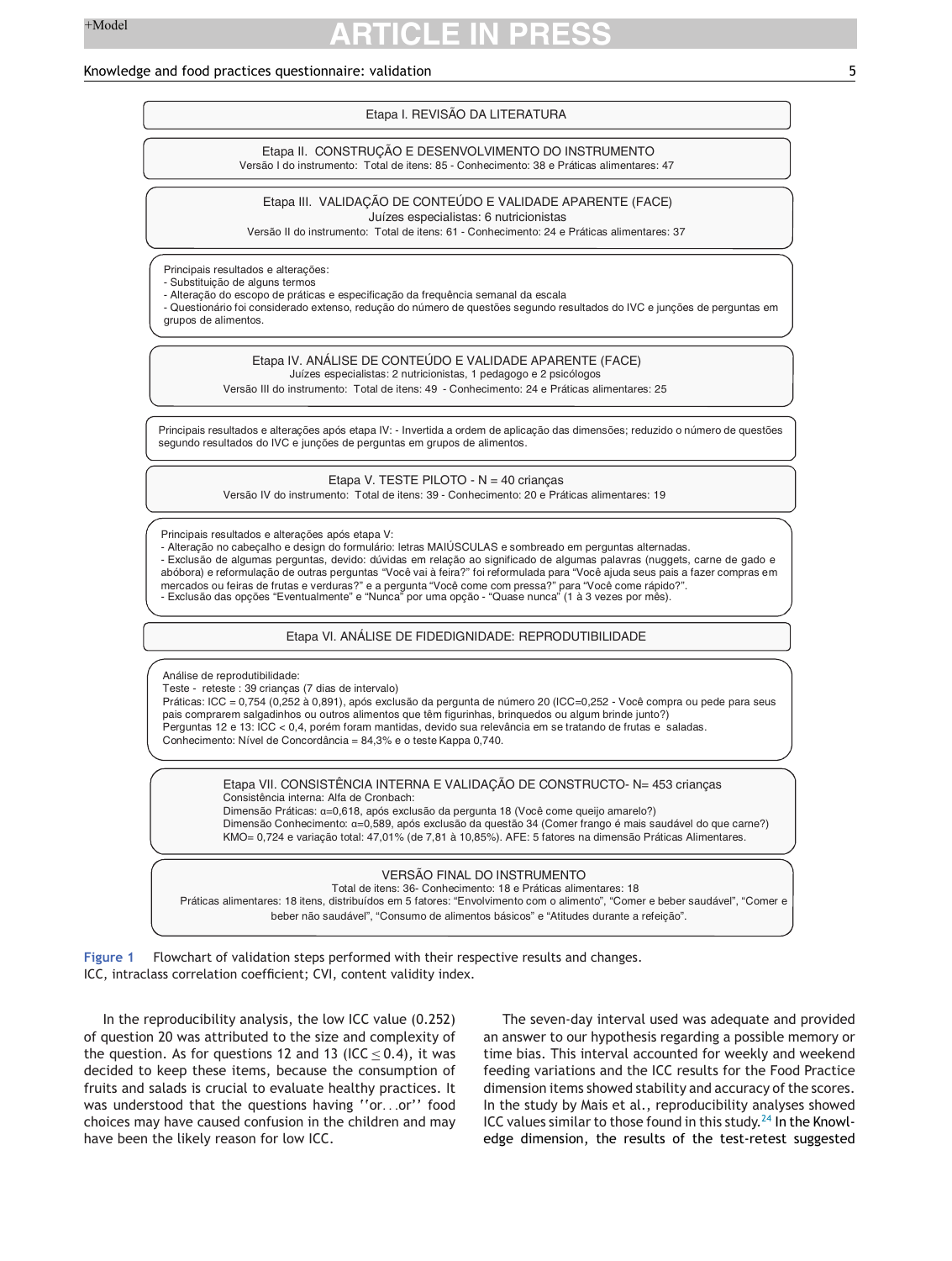<span id="page-5-0"></span>6 da Silva AB et al.

#### **Table 3** Exploratory factor analysis of the Food Practices dimension.

| <b>Items</b>    | Description                                                                    | <b>Factors</b> |                |       |       |       |
|-----------------|--------------------------------------------------------------------------------|----------------|----------------|-------|-------|-------|
|                 |                                                                                | 1              | $\overline{2}$ | 3     | 4     | 5     |
| 19 <sup>a</sup> | Do you help your parents to plan food purchases?                               | 0.687          |                |       |       |       |
| $\overline{2}$  | Do you help your parents to shop at markets or fruit<br>and vegetable markets? | 0.685          |                |       |       |       |
| 10              | Do you cook or help your parents cook at home?                                 | 0.622          |                |       |       |       |
| 15              | Do you usually read food recipes?                                              | 0.570          |                |       |       |       |
| 12              | Do you eat fruits? (Banana or Apple or Orange or<br>Melon or other fruits)?    |                | 0.633          |       |       |       |
| 16              | Do you drink water?                                                            |                | 0.618          |       |       |       |
| 13              | Do you eat salad (Lettuce or Tomatoes or Beets or<br>Carrots or other salads)? |                | 0.491          |       |       |       |
| 8               | Do you eat braised carrots or Kale or Broccoli or                              |                | 0.463          |       |       |       |
|                 | Spinach or other vegetables?                                                   |                |                |       |       |       |
| 4               | Do you eat Fish or Chicken?                                                    |                | 0.427          |       |       |       |
| 5               | Do you eat sweets? (ice cream, candies, chocolate,<br>jello, pudding, treats)  |                |                | 0.771 |       |       |
| 3               | Do you eat pizza, hamburgers, hot dogs, potato<br>chips, or sandwich cookies?  |                |                | 0.740 |       |       |
| 17              | Do you drink artificial juices or soda?                                        |                |                | 0.596 |       |       |
| 11              | Do you eat the school food?                                                    |                |                |       | 0.630 |       |
| 1               | Do you eat rice with Beans or Lentils?                                         |                |                |       | 0.501 |       |
| 7               | Do you like to drink plain milk?                                               |                |                |       | 0.436 |       |
| 6               | Do you add salt to your plate when you are at the<br>table?                    |                |                |       |       | 0.616 |
| 14              | Do you eat fast?                                                               |                |                |       |       | 0.574 |
| 9               | Do you watch TV, use your mobile phone, tablet, or<br>computer during meals?   |                |                |       |       | 0.494 |

Factor 1, involvement with food; Factor 2, healthy eating and drinking; Factor 3, unhealthy eating and drinking; Factor 4, consumption of basic foods; Factor 5, attitudes during the meal.

<sup>a</sup> In the final version of the instrument, item 19 becomes item 18, as item 18 was excluded after the internal consistency analysis.

that knowledge about healthy eating habits is internalized in the child and that, despite being of a more complex nature for age, daily life can be a source of learning. The Cronbach's alpha results for the Food Practicesdimension showed ''substantial'' internal consistency, according to the classification by Hair et al.,<sup>[14](#page-6-0)</sup> after excluding question 18. Regarding the Knowledge dimension, Cronbach's alpha showed a borderline value after the exclusion of question 34. This value was considered satisfactory, since the instrument was considered unprecedented for the age group. De Bourdeaudhuij et al. claimed that a possible cause for internal consistency values to be low is that some factors have few items, two or three.<sup>[25](#page-6-0)</sup>

As for the construct validation, the KMO result showed that the sample was adequate and accepted the possibility of factoring of the data matrix. $26$  The EFA showed five factors in the Food Practices dimension, which ranged from three to five items. Although three-item factors are not ideal, it was decided to keep them, considering the thematic grouping relevant to the factor and adequate factor loading. The total variation of 47.01% showed the proportion of variance of items that the group of five factors was able to extract from the data set. According to Peterson, there is no cutoff point for what would be an acceptable level of variance; he reports that the data should be interpreted with caution.<sup>[27](#page-6-0)</sup> Hair et al. reported that the individual loading values are more important for the definition of variables than the total variation.<sup>[14](#page-6-0)</sup> The varimax rotation assumes that the extracted factors are independent from each other, i.e., they do not correlate with each other. All items reached a minimum factor loading of 0.30, showing that they were strong representatives of the factors.

Among the study limitations are: (1) broad age group, considering the literacy process and the differences in development among 7-year-old children in relation to older ones with higher levels of schooling. However, Pereira et al. stated that 7-to-8-year-olds have the ability to respond reliably, and 10-to-12-year-olds respond accurately; $^{28}$  $^{28}$  $^{28}$  the present authors understand that for an instrument aimed at population-level assessment of eating behavior, the broad age range is important; (2) the variable children's socioeconomic status was not stratified. However, the sample with students from public schools is understood as representative of the population sample, since there is a variation in the income and social condition of children in this context. Thus, as the instrument was designed to generalize results from a population, social-economic differences are important but not relevant; (3) the convenience selection of the sample may be another limitation, considering that the validity of the instrument was performed only with children from public